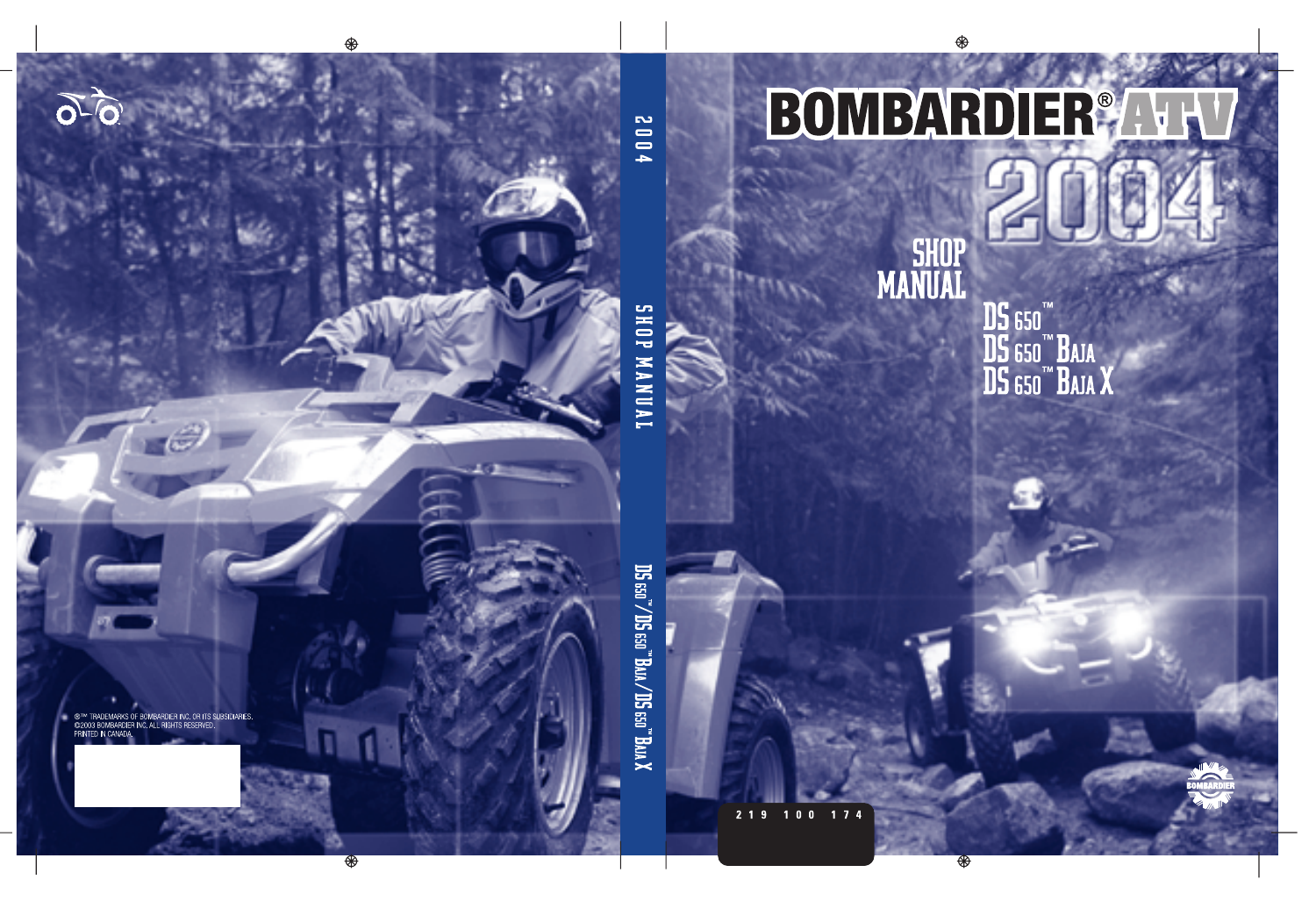# <span id="page-1-0"></span>*Shop Manual 2004*

DS 650™ DS 650™ BAJA DS 650™ BAJA X



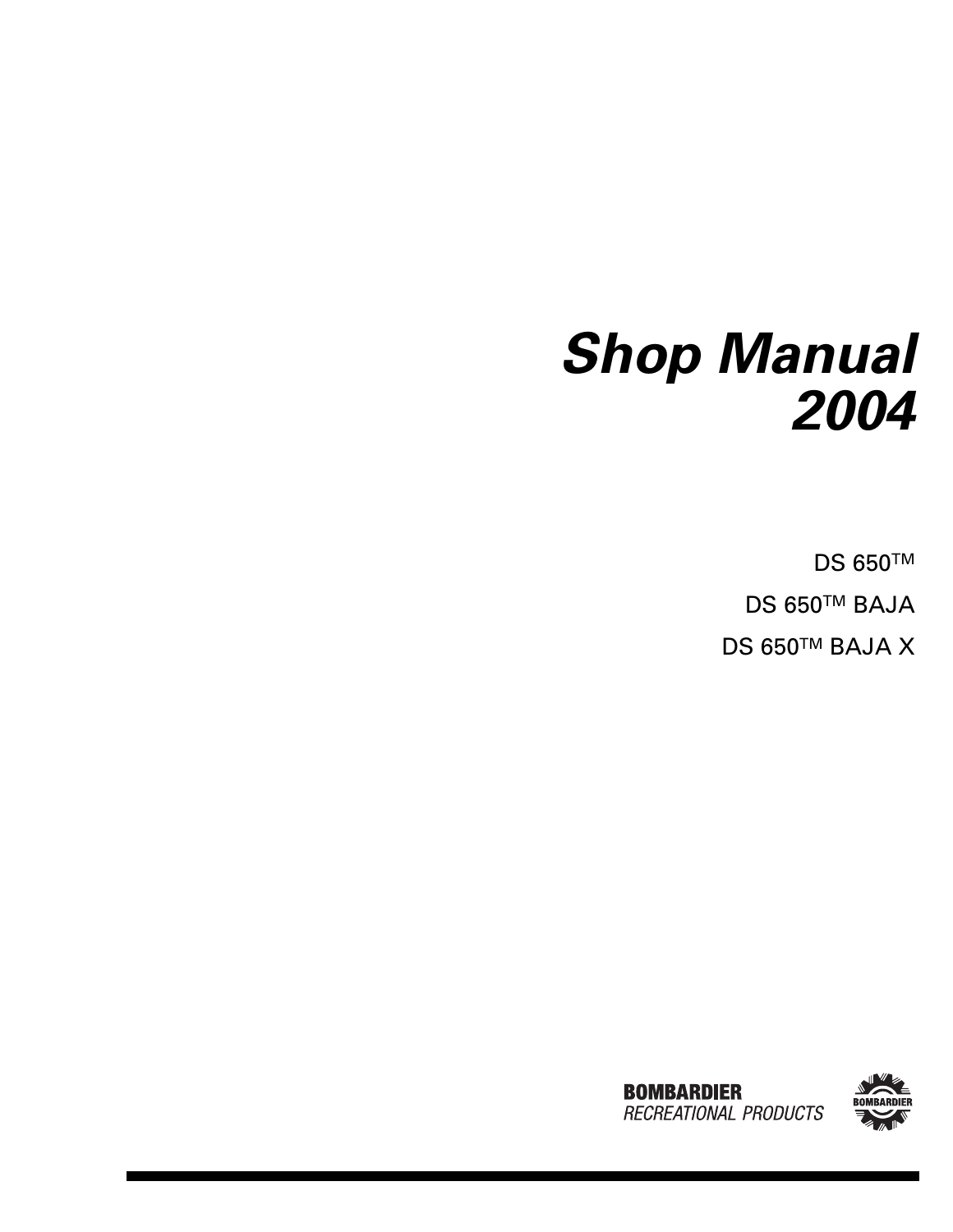<span id="page-2-0"></span>Legal deposit: National Library of Quebec 2nd trimester 2003 National Library of Canada 2003

All rights reserved. No parts of this manual may be reproduced in any form without the prior written permission of Bombardier Inc. ©Bombardier Inc. 2003

Technical Publications Bombardier Inc. Valcourt (Québec) Canada

Printed in Canada ® Registered trademarks of Bombardier Inc. and its subsidiaries.

This document contains the trademarks of the following companies: Kimtowels® is a trademark of Kimberly-Clark Loctite® is a trademark of Loctite Corporation Molykote® is a trademark of Dow Corning Corporation Snap-on® is a trademark of Snap-on Tools Corporation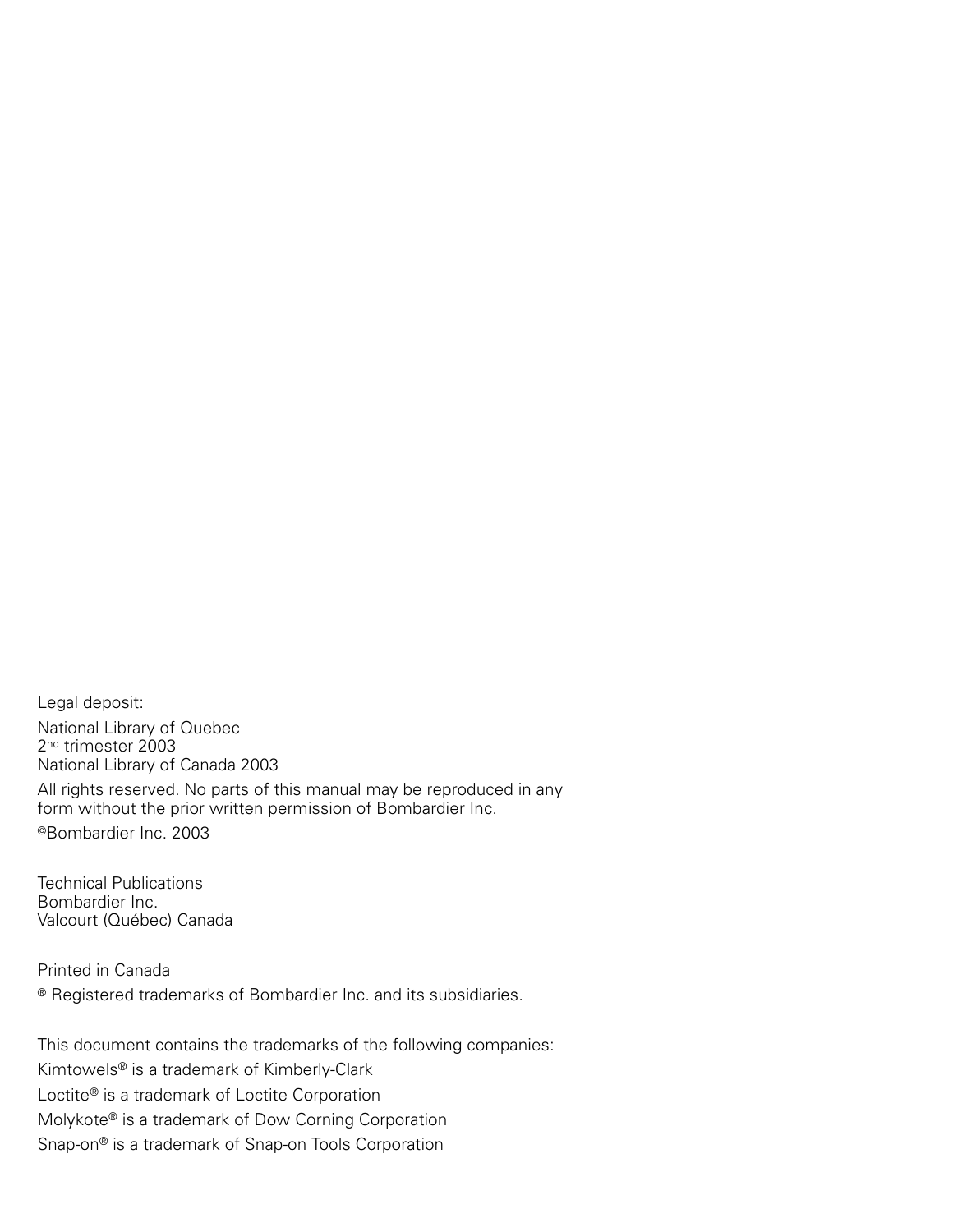# **TABLE OF CONTENTS**

|    | <b>SECTION</b>                               | <b>SUBSECTION</b> | <b>PAGE</b>                                                                                                                                                   |
|----|----------------------------------------------|-------------------|---------------------------------------------------------------------------------------------------------------------------------------------------------------|
|    |                                              |                   | $\mathbf{III}$                                                                                                                                                |
|    |                                              |                   | IV                                                                                                                                                            |
| 01 | SERVICE TOOLS AND<br><b>SERVICE PRODUCTS</b> |                   | $01 - 01 - 1$<br>$01 - 02 - 1$<br>$01 - 03 - 1$                                                                                                               |
| 02 | <b>MAINTENANCE</b>                           |                   | $02 - 01 - 1$<br>$02 - 02 - 1$<br>$02 - 03 - 1$<br>02-04-1                                                                                                    |
| 03 | <b>ENGINE</b>                                |                   | $03 - 01 - 1$<br>$03-02-1$<br>03-03-1<br>$03-04-1$<br>$03 - 05 - 1$<br>$03 - 06 - 1$<br>$03-07-1$<br>$03-08-1$<br>$03-09-1$<br>$03 - 10 - 1$<br>$03 - 11 - 1$ |
| 04 | <b>FUEL SYSTEM</b>                           |                   | $04 - 01 - 1$<br>$04 - 02 - 1$<br>$04 - 03 - 1$                                                                                                               |
| 05 | <b>ELECTRICAL</b>                            |                   | $05 - 01 - 1$<br>$05-02-1$<br>$05 - 03 - 1$<br>05-04-1<br>$05 - 05 - 1$<br>$05-06-1$                                                                          |
| 06 | <b>DRIVE TRAIN</b>                           |                   | $06 - 01 - 1$<br>$06 - 02 - 1$<br>06-03-1                                                                                                                     |
| 07 | <b>STEERING SYSTEM</b>                       |                   | $07 - 01 - 1$<br>$07 - 02 - 1$                                                                                                                                |
| 08 | <b>SUSPENSION</b>                            |                   | $08 - 01 - 1$<br>08-02-1<br>08-03-1                                                                                                                           |
| 09 | <b>BRAKES</b>                                |                   | $09 - 01 - 1$<br>$09-02-1$                                                                                                                                    |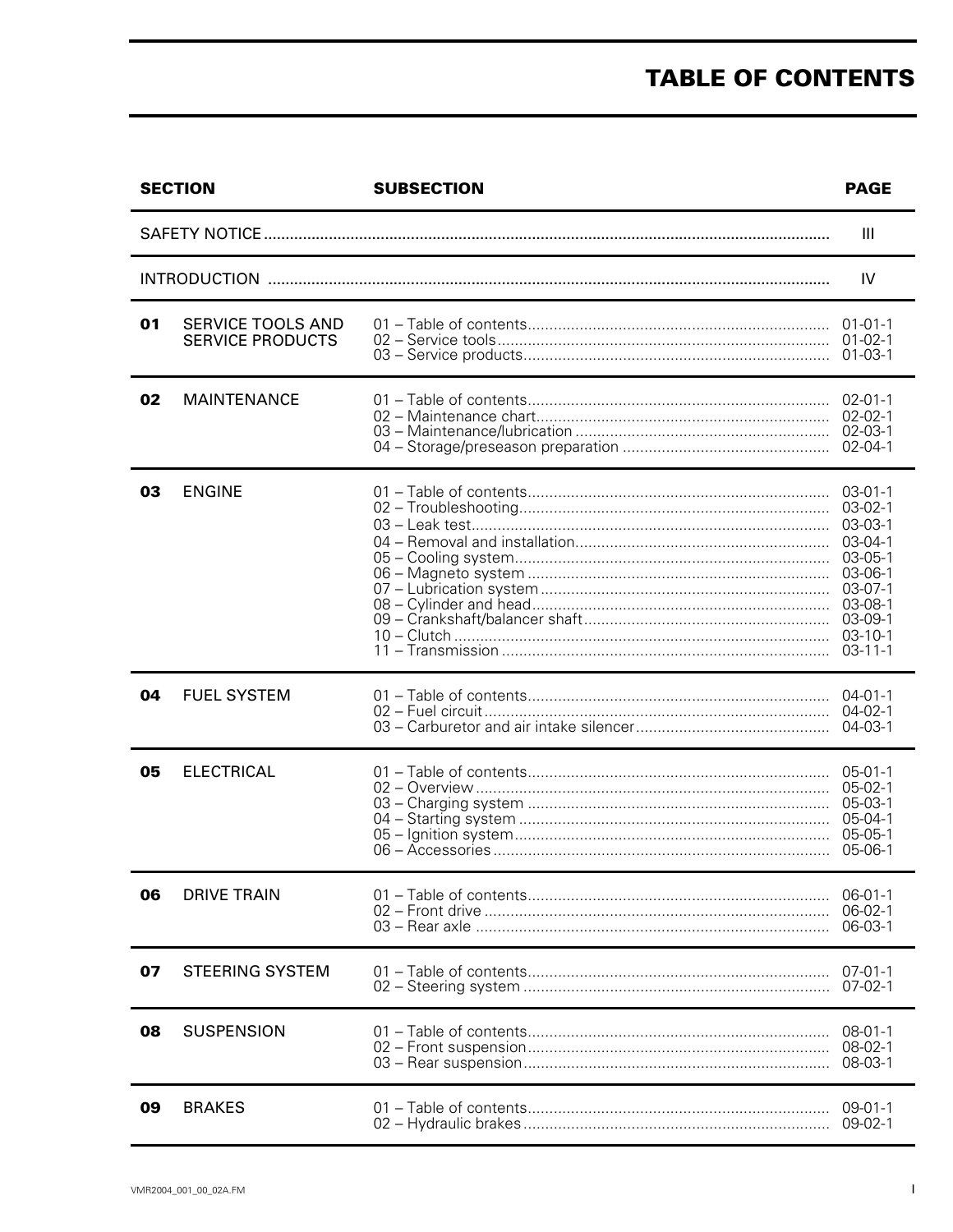# **TABLE OF CONTENTS**

|    | <b>SECTION</b>         | <b>SUBSECTION</b> | <b>PAGE</b>                                     |
|----|------------------------|-------------------|-------------------------------------------------|
| 10 | BODY/FRAME             |                   | $10 - 01 - 1$<br>$10 - 02 - 1$<br>$10 - 03 - 1$ |
|    | <b>TECHNICAL DATA</b>  |                   | $11 - 02 - 1$                                   |
| 12 | <b>WIRING DIAGRAMS</b> |                   |                                                 |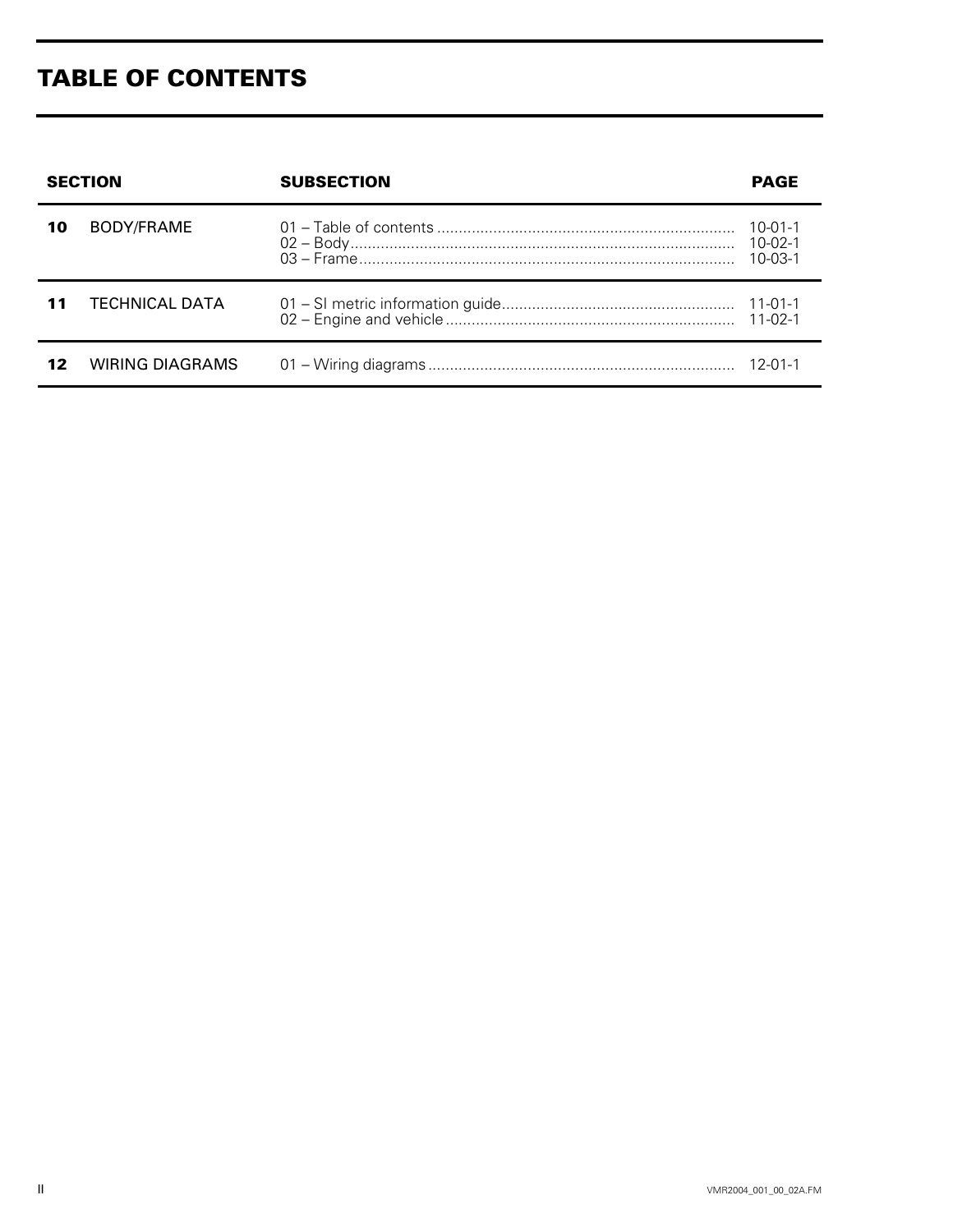# <span id="page-5-0"></span>**SAFETY NOTICE 0**

This manual has been prepared as a guide to correctly service and repair 2004 ATVs.

This edition was primarily published to be used by ATV mechanic technicians who are already familiar with all service procedures relating to Bombardier made vehicles. Mechanic technicians should attend continuous training courses given by Bombardier Training Department.

Please note that the instructions will apply only if proper hand tools and special service tools are used.

This *Shop Manual* uses technical terms which may be slightly different from the ones used in *Parts Catalog*.

It is understood that this manual may be translated into another language. In the event of any discrepancy, the english version shall prevail.

The content depicts parts and/or procedures applicable to the particular product at its time of writing. *Service and Warranty Bulletins* may be published to update the content of this manual. Make sure to read and understand these. It does not include dealer modifications, whether authorized or not by Bombardier, after manufacturing the product.

In addition, the sole purpose of the illustrations throughout the manual, is to assist identification of the general configuration of the parts. They are not to be interpreted as technical drawings or exact replicas of the parts.

The use of Bombardier parts is most strongly recommended when considering replacement of any component. Dealer and/or distributor assistance should be sought in case of doubt.

The engines and the corresponding components identified in this document should not be utilized on product(s) other than those mentioned in this document.

This manual emphasizes particular information denoted by the wording and symbols:

#### **WARNING**

Indicates a potentially hazardous situation which, if not avoided, could result in serious injury or death.

#### **CAUTION:** Denotes an instruction which, if not followed, may damage the ATV and/or components.

NOTE: Indicates supplementary information needed to fully complete an instruction.

Although the mere reading of such information does not eliminate the hazard, your understanding of the information will promote its correct use. Always use common shop safety practice.

However, Bombardier disclaims liability for all damages and/or injuries resulting from the improper use of the contents. We strongly recommend that any services be carried out and/or verified by a highly skilled professional mechanic. It is understood that certain modifications may render use of the vehicle illegal under existing federal, provincial and state regulations.

#### **WARNING**

Torque wrench tightening specifications must be strictly adhered to. Locking devices (ex.: locking tab, elastic stop nut, self-locking fasteners, etc.) must be installed or replaced with new ones, where specified. If the efficiency of a locking device is impaired, it must be renewed.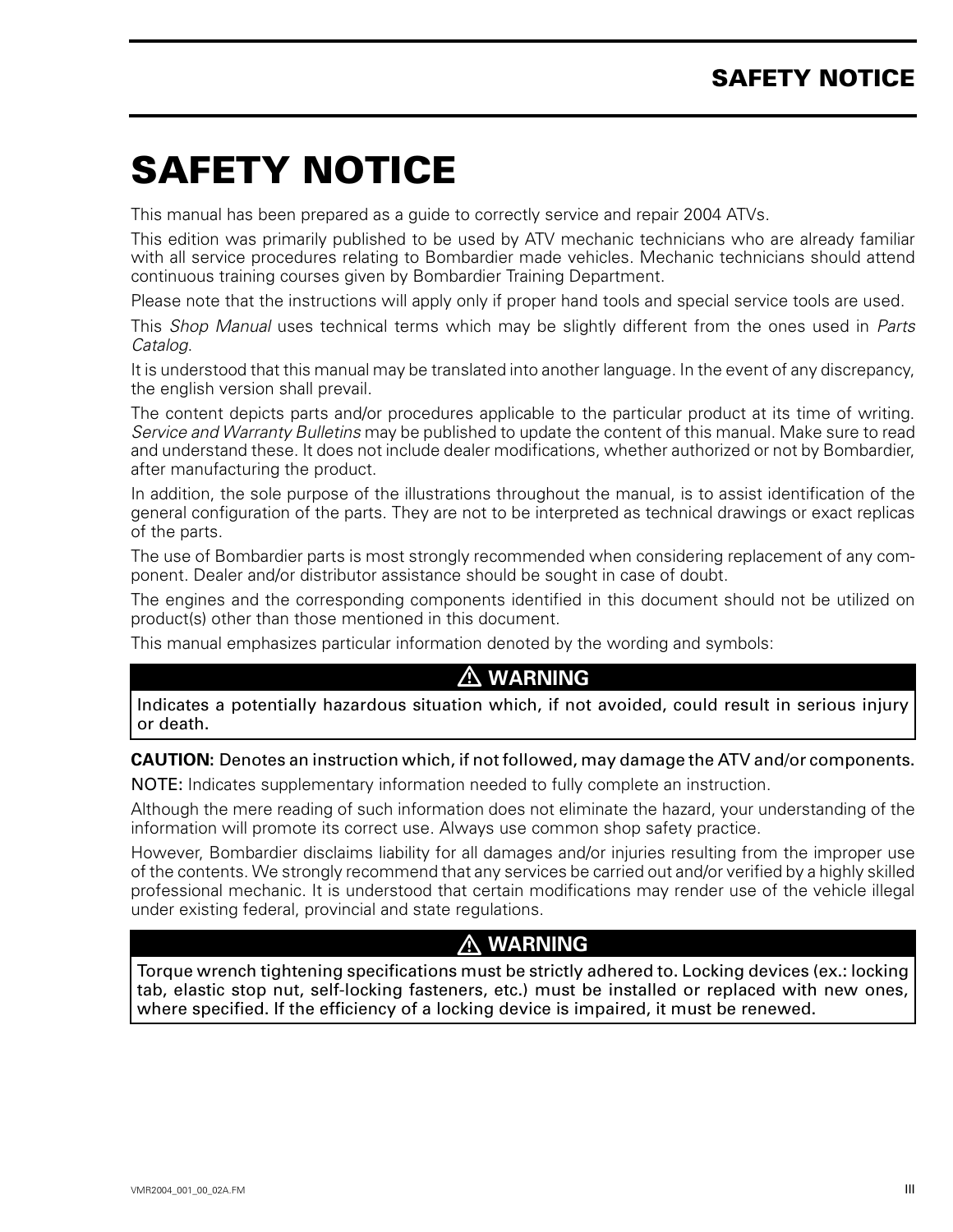<span id="page-6-0"></span>This *Shop Manual* covers the following Bombardier made 2004 ATVs:

#### *2004 Models*



# VEHICLE AND ENGINE SERIAL NUMBER LOCATION



*TYPICAL*

*1. Vehicle*

*2. Engine*

*TYPICAL*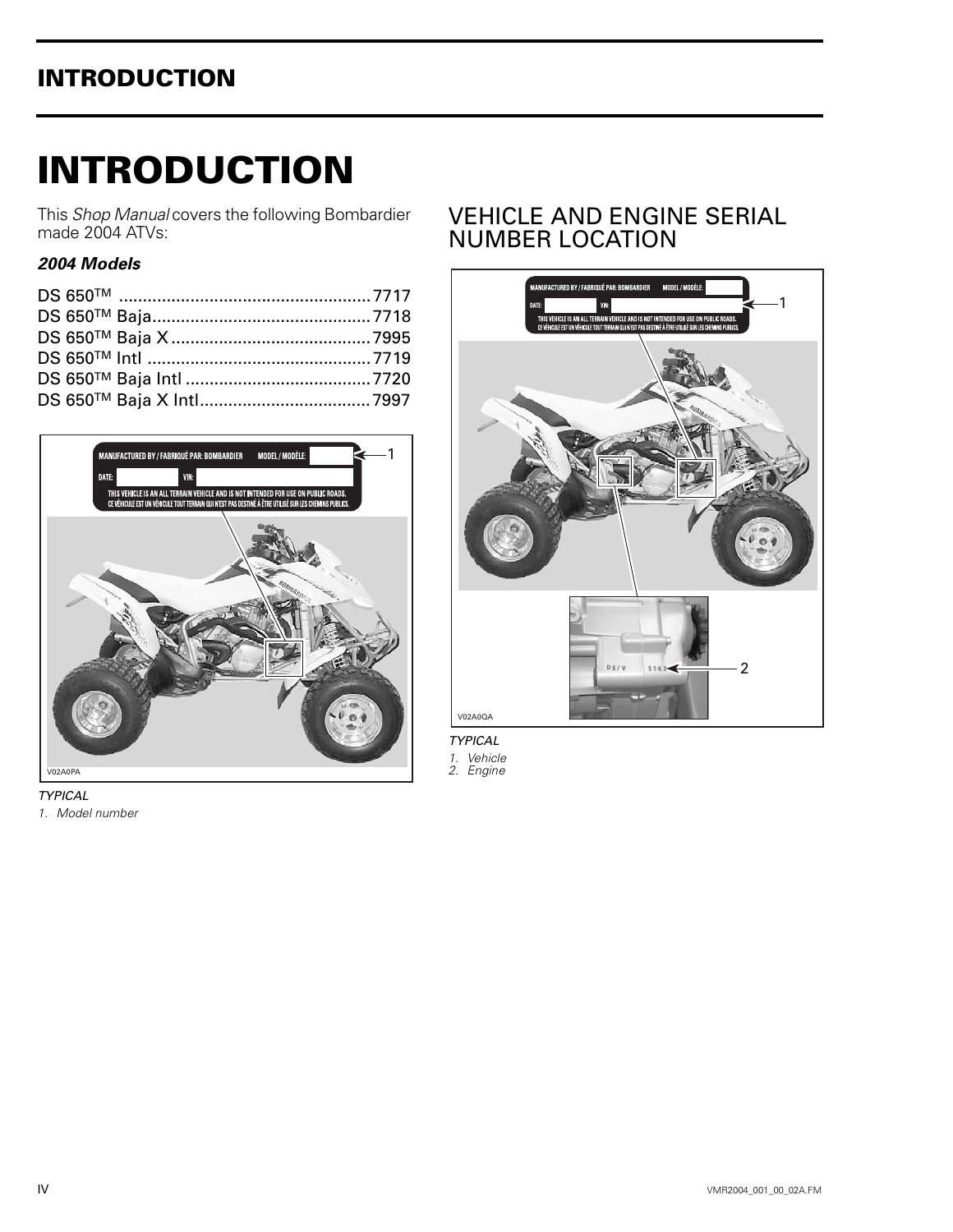# ARRANGEMENT OF THE MANUAL

The manual is divided into 12 major sections:

- 01 SERVICE TOOLS AND SERVICE PRODUCTS
- 02 MAINTENANCE
- 03 ENGINE
- 04 FUEL SYSTEM
- 05 ELECTRICAL
- 06 DRIVE TRAIN
- 07 STEERING SYSTEM
- 08 SUSPENSION
- 09 BRAKES
- 10 BODY/FRAME
- 11 TECHNICAL DATA
- 12 WIRING DIAGRAMS

Each section is divided in various subsections, and again, each subsection has one or more divisions.

## LIST OF ABBREVIATIONS USED IN THIS MANUAL

| А               | ampere                       |
|-----------------|------------------------------|
| amp             | ampere                       |
| Ah              | ampere-hour                  |
| AC              | alternate current            |
| <b>BDC</b>      | bottom dead center           |
| <b>BTDC</b>     | before top dead center       |
| °C              | degree Celsius               |
| cm              | centimeter                   |
| cm <sup>2</sup> | square centimeter            |
| cm <sup>3</sup> | cubic centimeter             |
| DC              | direct current               |
| °F              | degree Fahrenheit            |
| fl. oz          | fluid ounce                  |
| ft              | foot                         |
| GRD             | ground                       |
| hal.            | halogen                      |
| I.D.            | inside diameter              |
| D               | induction discharge ignition |
| imp. oz         | imperial ounce               |
|                 |                              |

| in              | inch                       |
|-----------------|----------------------------|
| in <sup>2</sup> | square inch                |
| in <sup>3</sup> | cubic inch                 |
| k               | kilo (thousand)            |
| kg              | kilogram                   |
| km/h            | kilometer per hour         |
| kPa             | kilo pascal                |
| L               | liter                      |
| Ib              | pound                      |
| Ibf             | pound (force)              |
| LH              | left hand                  |
| m               | meter                      |
| MAG             | magneto                    |
| Max.            | maximum                    |
| Min.            | minimum                    |
| mL              | milliliter                 |
| mm              | millimeter                 |
| <b>MPH</b>      | mile per hour              |
| N               | newton                     |
| N.A.            | not applicable             |
| no.             | number                     |
| 00.0            | continuity                 |
| O.L.            | overload (open circuit)    |
| O.D.            | outside diameter           |
| OPT             | optional                   |
| OZ              | ounce                      |
| P/N             | part number                |
| PSI             | pound per square inch      |
| <b>PTO</b>      | power take off             |
| <b>RPM</b>      | revolution per minute      |
| Sp. Gr.         | specific gravity           |
| <b>TDC</b>      | top dead center            |
| U.S. oz         | ounce (United States)      |
| V               | volt                       |
| Vac             | volt (alternative current) |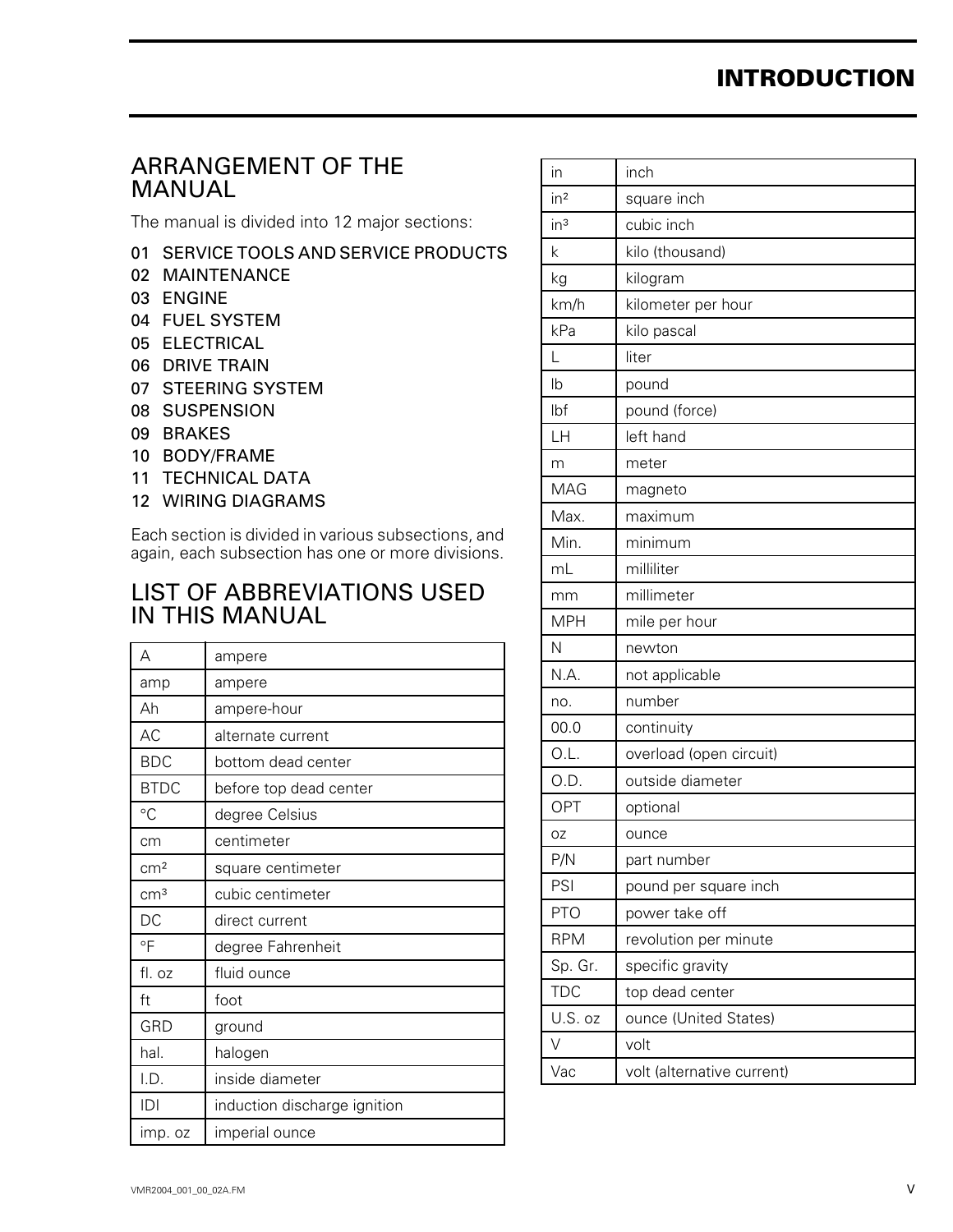This Shop Manual uses technical terms wich may be slightly different from the ones in the parts catalog. **TYPICAL PAGE** - Page heading<br>indicates section<br>and subsection detailed. Section 03 ENGINE Subsection 05 (CYLINDER AND HEAD) CYLINDER AND HEAD ← Subsection title indicates<br>beginning of the<br>subsection. **CYLINDER AND HEAD** <sup>●</sup> 10 N•m<br>| (89 lbf•**in**) g Exploded view assists you in 10 N·m<br>(89 lbf•in) identifying parts and related positions. 33 N · m<br>(24 lbf · ft) 22  $60 N·m$ <br>(44 lbf•ft) 21 Bold face number indicates special Drop represents a procedure liquid product to concerning this be applied to a surface. Loctite 243 Tightening torque -<br>nearby fastener. In this 10  $N \cdot m$ <br>(89 Ibf $\cdot$ in) case, nut must be torqued to 10 Nom or 89  $lbf$ 23, 10 N·m<br>(89 lbf•in)  $27^{10 \text{ N} \cdot \text{m}}_{(89 \text{ lbf} \cdot \text{in})}$ Illustrationnumber for publishing process.  $-03-05-1$ 5A.FM **CAUTION:** Pay attention to

Document

number for publishing process.

Page numbering system:<br>03: ENGINE section<br>05: CYLINDER AND HEAD subsection<br>1: First page of this subsection

V02A0TS

torque specifications. Some of these are in Ibf.ft instead of Ibf.in. Use appropriate

torque wrench.

part.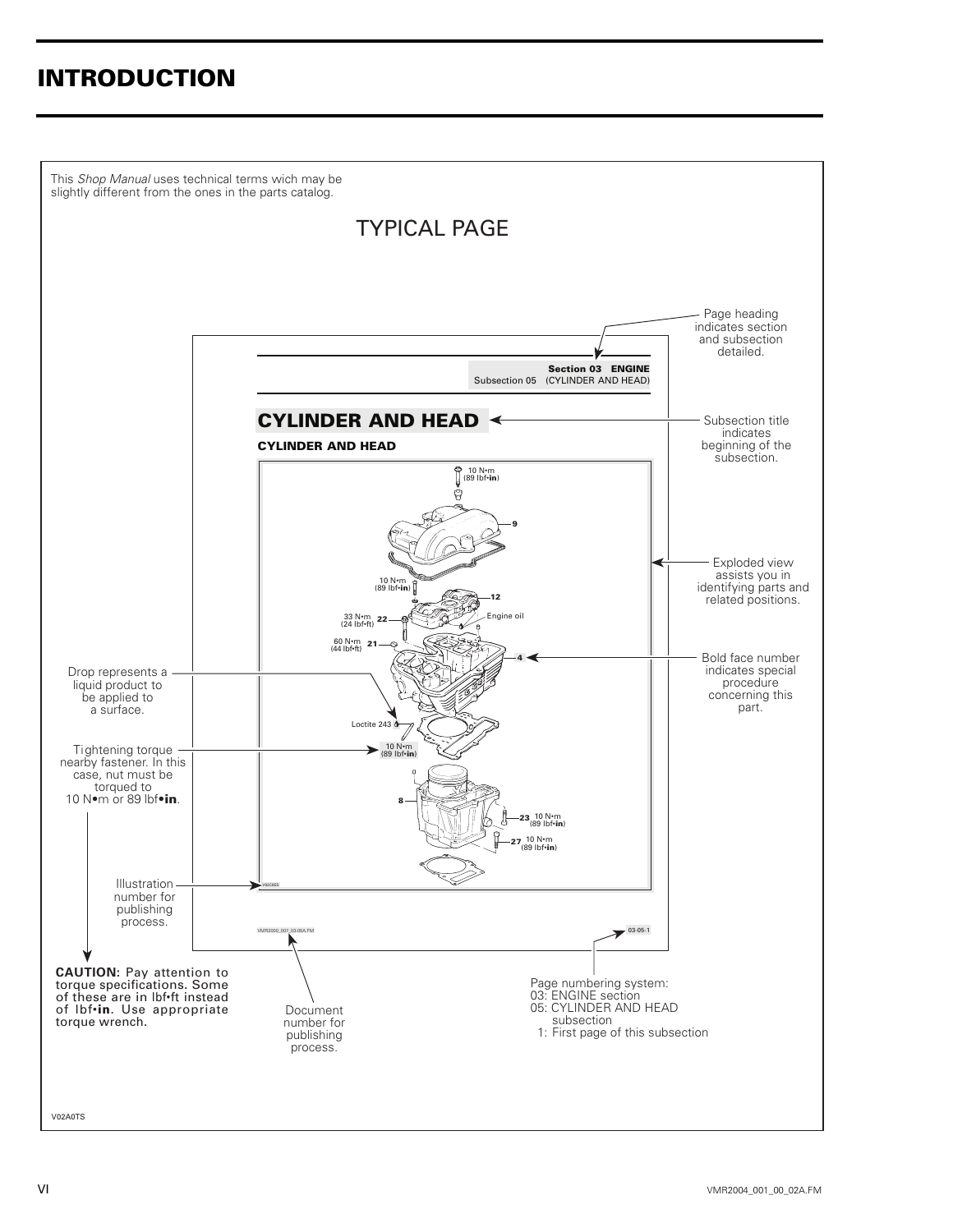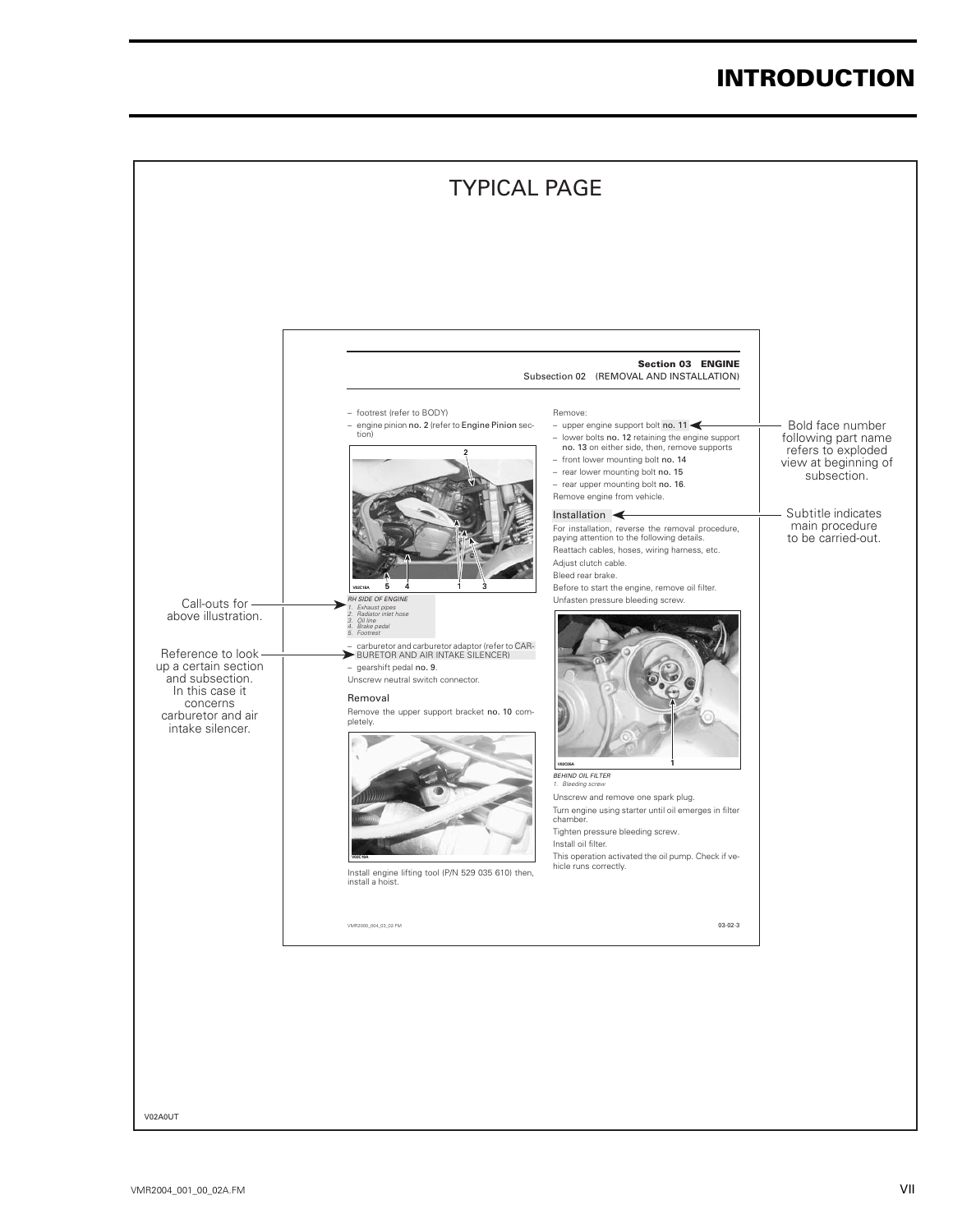# GENERAL INFORMATION

The information and component/system descriptions contained in this manual are correct at time of publication. Bombardier Inc. however, maintains a policy of continuous improvement of its products without imposing upon itself any obligation to install them on products previously manufactured.

Due to late changes, there may be some differences between the manufactured product and the description and/or specifications in this document.

Bombardier Inc. reserves the right at any time to discontinue or change specifications, designs, features, models or equipment without incurring obligation.

## ILLUSTRATIONS AND **PROCEDURES**

Illustrations and photos show the typical construction of the different assemblies and, in all cases, may not reproduce the full detail or exact shape of the parts shown, however, they represent parts that have the same or a similar function.

**CAUTION:** Most components in the vehicles are built with parts dimensioned in the metric system. Most fasteners are metric and must not be replaced by customary fasteners or vice- versa. Mismatched or incorrect fasteners could cause damage to the vehicle or possible personal injury.

As many of the procedures in this manual are interrelated, we suggest, that before undertaking any task, you read and thoroughly understand the entire section or subsection concerning the procedure.

A number of procedures throughout the book require the use of special tools. Before starting any procedure, be sure that you have on hand all required tools, or approved equivalents.

The use of RIGHT and LEFT indications in the text, always refers to driving position (sitting on the vehicle).



*1. Left 2. Right*

### SELF-LOCKING FASTENERS PROCEDURE

The following describes the most common application procedures when working with self-locking fasteners.

Use a metal brush or a screwtap to clean the hole properly then use a solvent (Methyl-Chloride), let it sit during 30 minutes and wipe off. The solvent ensures the adhesive works properly.

## LOCTITE APPLICATION **PROCEDURE**

The following describes the most common application procedures when working with Loctite products.

NOTE: Always use proper strength Loctite product as recommended in this *Shop Manual*.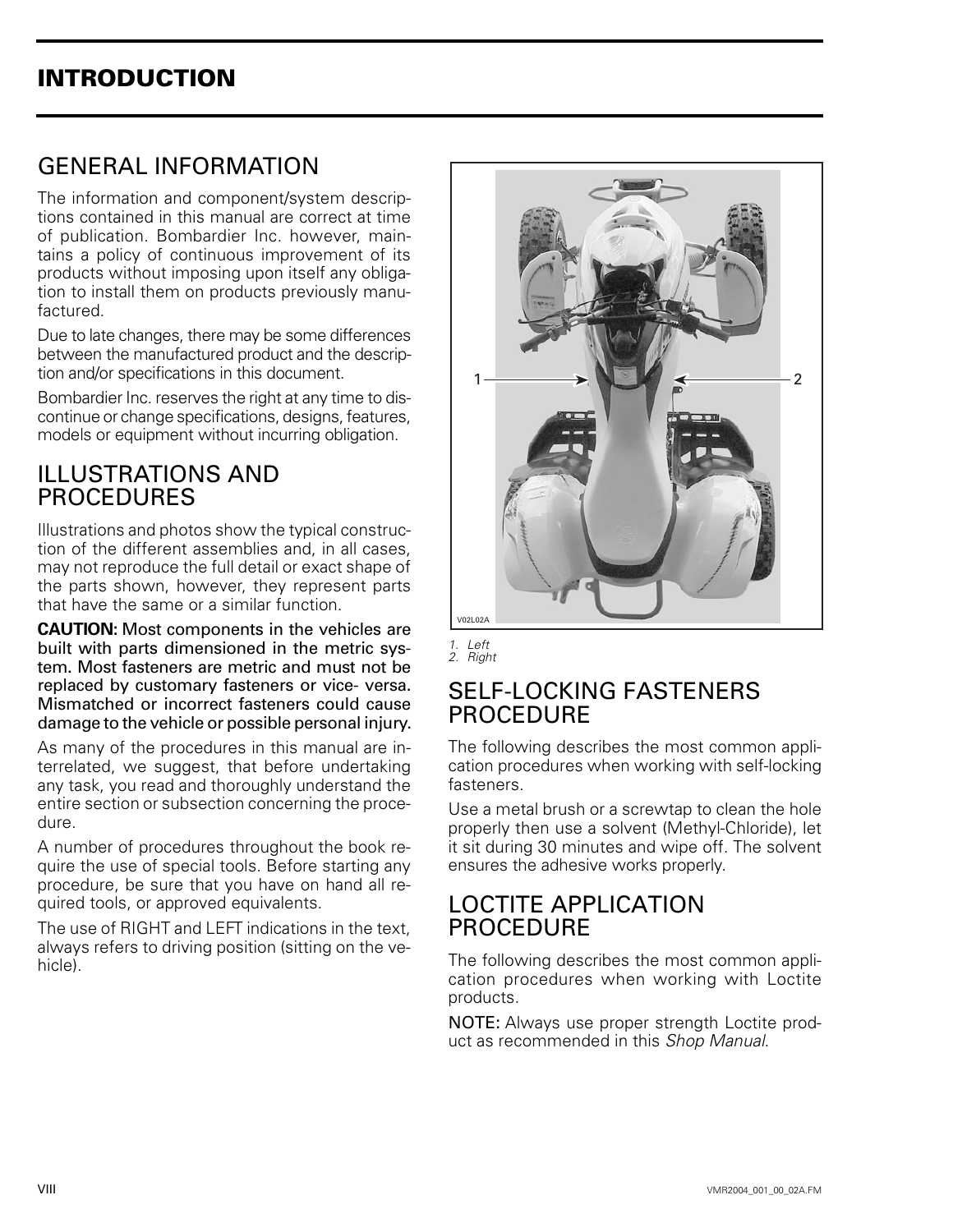#### **Threadlocker**

Uncovered Holes (bolts and nuts)



- *1. Apply here 2. Do not apply*
- 1. Clean threads (bolt and nut) with solvent.
- 2. Apply Loctite Primer N (P/N 293 800 041) on threads and allow to dry.
- 3. Choose proper strength Loctite threadlocker.
- 4. Fit bolt in the hole.
- 5. Apply a few drops of threadlocker at proposed tightened nut engagement area.
- 6. Position nut and tighten as required.

#### Blind Holes



- *1. On threads*
- *2. On threads and at the bottom of hole*
- 1. Clean threads (bolt and hole) with solvent.
- 2. Apply Loctite Primer N (P/N 293 800 041) on threads (bolt and nut) and allow to dry for 30 seconds.
- 3. Choose proper strength Loctite threadlocker.
- 4. Apply several drops along the threaded hole and at the bottom of the hole.
- 5. Apply several drops on bolt threads.
- 6. Tighten as required.

#### Stud in Blind Holes



- *1. On threads*
- *2. On threads and in the hole 3. Onto nut threads*
- 
- 1. Clean threads (stud and hole) with solvent.
- 2. Apply Loctite Primer N (P/N 293 800 041) on threads and allow to dry.
- 3. Put several drops of proper strength Loctite threadlocker on female threads and in hole.
- 4. Apply several drops of proper strength Loctite on stud threads.
- 5. Install stud.
- 6. Install cover, etc.
- 7. Apply drops of proper strength Loctite on uncovered threads.
- 8. Tighten nuts as required.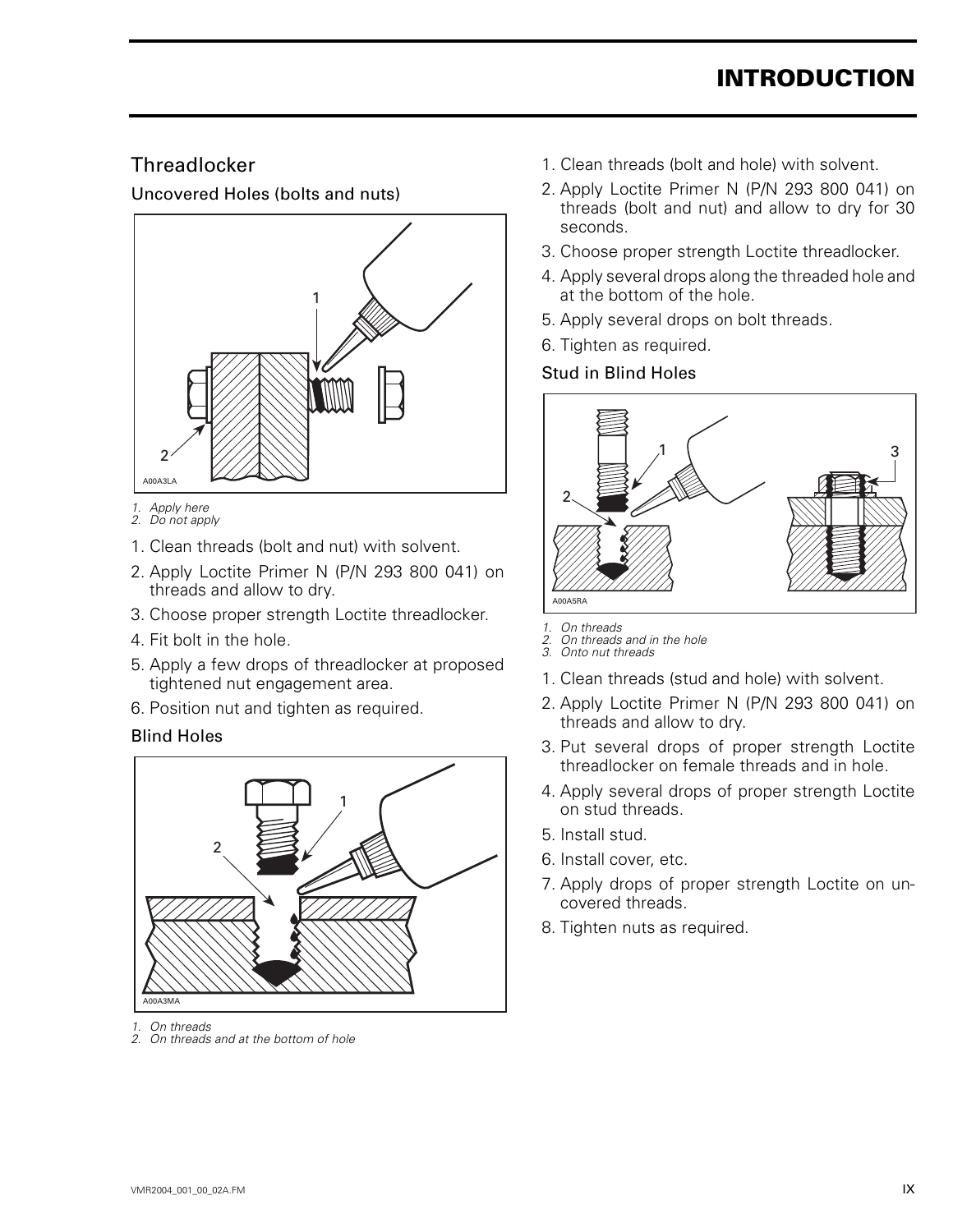#### Adjusting Screw



- *1. Apply here*
- *2. Plunger*
- 1. Adjust screw to proper setting.
- 2. Apply drops of proper strength Loctite threadlocker on screw/body contact surfaces.
- 3. Avoid touching metal with tip of flask.

NOTE: If it is difficult to readjust, heat screw with a soldering iron (232°C (450°F)).

# Mounting on Shaft

#### Mounting with a Press



#### **Standard**

- 1. Clean shaft external part and element internal part.
- 2. Apply a strip of proper strength Loctite on shaft circumference at insert or engagement point.

NOTE: Retaining compound is always forced out when applied on shaft.

- 3. DO NOT use anti-seize Loctite or any similar product.
- 4. No curing period is required.

#### Mounting in Tandem

- 1. Apply retaining compound on internal element bore.
- 2. Continue to assemble as shown above.

#### Case-In Components

#### Metallic Gaskets



*1. Proper strength Loctite*

- 1. Clean inner housing diameter and outer gasket diameter.
- 2. Spray housing and gasket with Loctite Primer N (P/N 293 800 041).
- 3. Apply a strip of proper strength Loctite on leading edge of outer metallic gasket diameter.

NOTE: Any Loctite product can be used here. A low strength liquid is recommended as normal strength and gap are required.

- 4. Install according to standard procedure.
- 5. Wipe off surplus.
- 6. Allow it to cure for 30 minutes.

NOTE: Normally used on worn-out housings to prevent leaking or sliding.

It is generally not necessary to remove gasket compound applied on outer gasket diameter.

*<sup>1.</sup> Bearing 2. Proper strength Loctite*

*<sup>3.</sup> Shaft*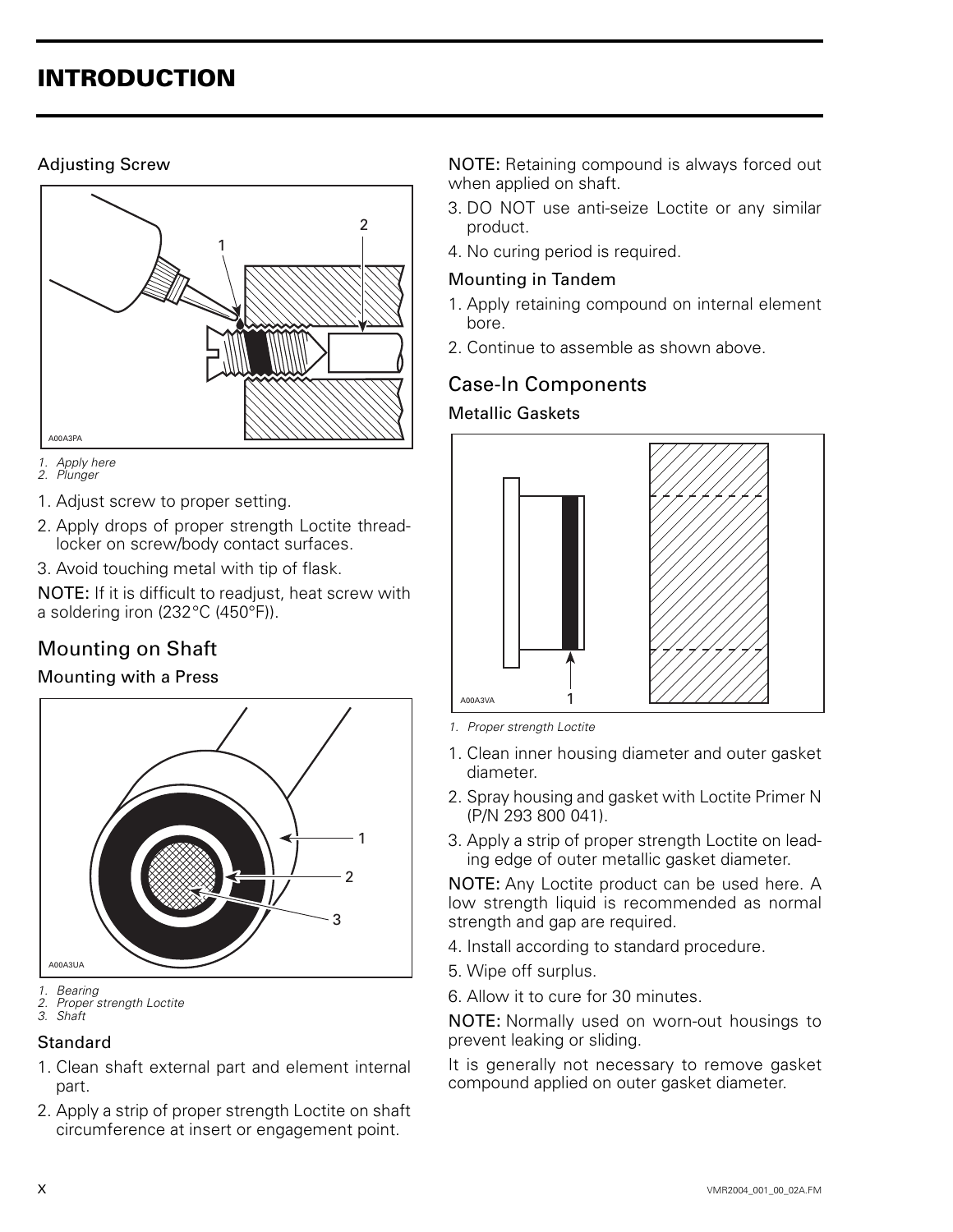# TIGHTENING TORQUES

Tighten fasteners to torque mentioned in exploded views and text. When they are not specified refer to following tables. The tables also give the metric conversion.

#### **WARNING**

Torque wrench tightening specifications must be strictly adhered to.

Locking devices (ex.: locking tab, elastic stop nut, self-locking fasteners, etc.) must be installed or replaced with new ones where specified. If the efficiency of a locking device is impaired, it must be renewed.

In order to avoid a poor assembling, tighten screws and bolts in accordance with the following procedure:

- 1. Manually screw all screws, bolts and/or nuts.
- 2. Apply the half of the recommended torque value.

#### **CAUTION:** Be sure to use the proper tightening torque for the proper strength grade.

NOTE: When possible, always apply torque on the nut.

3. Torque at the recommended torque value.

NOTE: Always torque screws, bolts and/or nuts in a criss-cross sequence.

|           | <b>TIGHTENING</b> |                                                                                       | <b>STRENGTH GRADE</b>                                                   |                                                                               |                                                                    |
|-----------|-------------------|---------------------------------------------------------------------------------------|-------------------------------------------------------------------------|-------------------------------------------------------------------------------|--------------------------------------------------------------------|
|           | <b>TORQUE</b>     | GRADE 5.8                                                                             | GRADE 8.8                                                               | <b>GRADE 10.9</b>                                                             | <b>GRADE 12.9</b>                                                  |
|           | M4                | 1.5 to 2 $N$ •m<br>$(13 \text{ to } 18 \text{ lbf} \cdot \text{in})$                  | 2.5 to 3 $N$ $\bullet$ m<br>$(22 \text{ to } 27 \text{ lbf})$           | $3.5$ to 4 N $\bullet$ m<br>$(31 \text{ to } 35 \text{ lbf} \cdot \text{in})$ | 4 to 5 $N$ •m<br>$(35 \text{ to } 44 \text{ lbf} \cdot \text{in})$ |
|           | M5                | $3$ to $3.5$ N $\bullet$ m<br>$(27 to 31 lb$ foin)                                    | 4.5 to 5.5 $N$ • m<br>$(40 \text{ to } 47 \text{ lbf} \cdot \text{in})$ | 7 to 8.5 $N$ •m<br>$(62 \text{ to } 75 \text{ lbf} \cdot \text{in})$          | 8 to 10 N•m<br>$(71 to 89 lbf\cdot in)$                            |
| DIMENSION | M <sub>6</sub>    | $6.5 \text{ to } 8.5 \text{ N} \bullet \text{m}$<br>$(58 \text{ to } 75 \text{ lbf})$ | 8 to 12 $N$ •m<br>$(71 \text{ to } 106 \text{ lbf} \cdot \text{in})$    | 10.5 to 15 $N$ •m<br>$(93 \text{ to } 133 \text{ lbf} \cdot \text{in})$       | 16 N $\bullet$ m (12 lbf $\bullet$ ft)                             |
|           | M <sub>8</sub>    | $15$ N $\bullet$ m (11 lbf $\bullet$ ft)                                              | 24.5 Nom (18 lbfoft)                                                    | 31.5 $N$ •m (23 lbf•ft)                                                       | 40 N $\bullet$ m (30 lbf $\bullet$ ft)                             |
|           | M <sub>10</sub>   | 29 N $\bullet$ m (21 lbf $\bullet$ ft)                                                | 48 N $\bullet$ m (35 lbf $\bullet$ ft)                                  | $61$ N $\bullet$ m (45 lbf $\bullet$ ft)                                      | 72.5 N•m (53 lbf•ft)                                               |
|           | M <sub>12</sub>   | $52$ N $\bullet$ m (38 lbf $\bullet$ ft)                                              | $85$ N $\bullet$ m (63 lbf $\bullet$ ft)                                | $105$ N $\bullet$ m (77 lbf $\bullet$ ft)                                     | 127.5 $N$ •m (94 lbf•ft)                                           |
|           | M14               | $85$ N $\bullet$ m (63 lbf $\bullet$ ft)                                              | 135 N●m (100 lbf●ft)                                                    | 170 N•m (125 lbf•ft)                                                          | 200 Nom (148 lbfoft)                                               |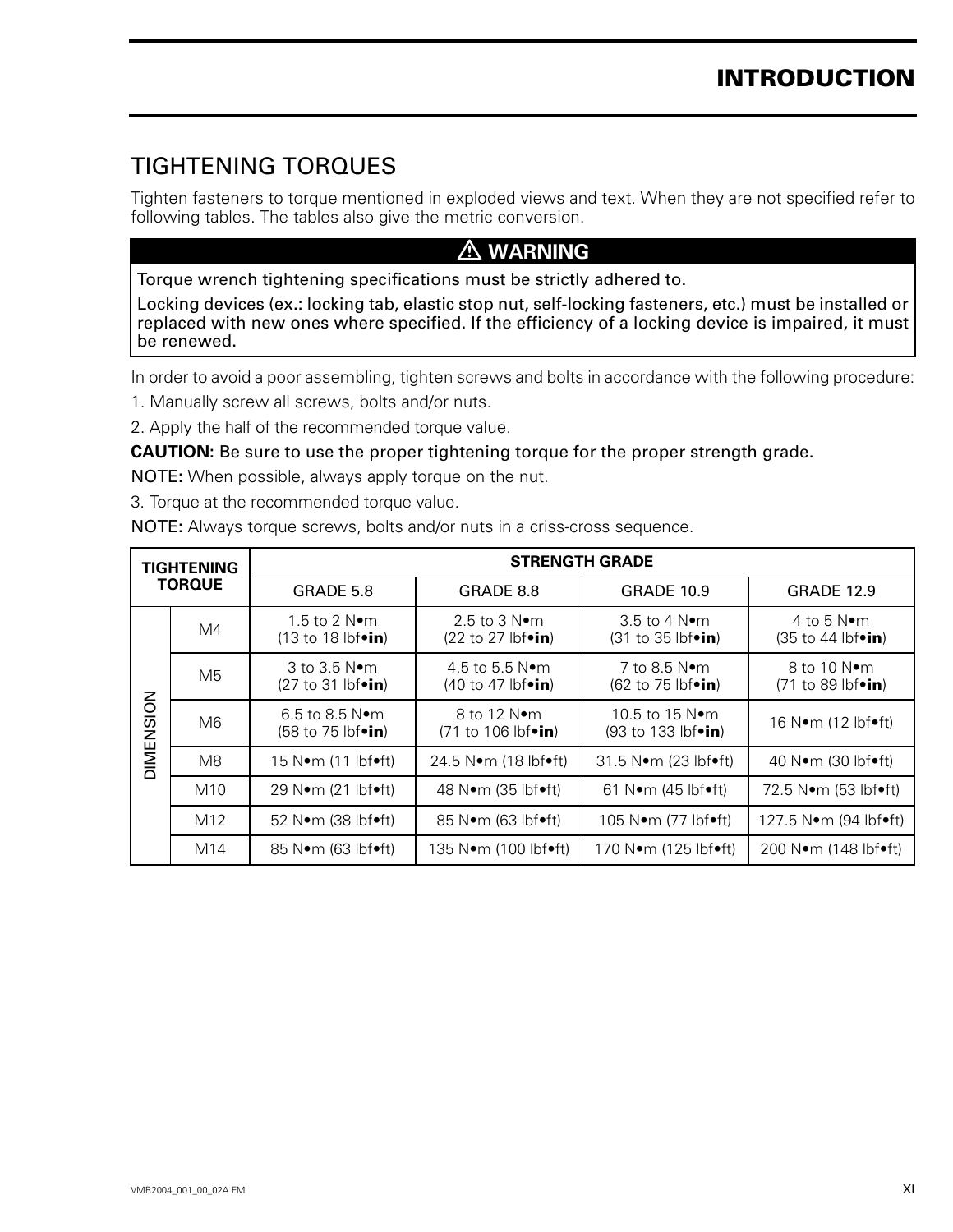# **Bombardier SERVICE PUBLICATIONS REPORT**

|                                                          | Page______                                                                                                           |
|----------------------------------------------------------|----------------------------------------------------------------------------------------------------------------------|
|                                                          |                                                                                                                      |
|                                                          |                                                                                                                      |
|                                                          |                                                                                                                      |
|                                                          |                                                                                                                      |
|                                                          |                                                                                                                      |
|                                                          |                                                                                                                      |
|                                                          |                                                                                                                      |
|                                                          |                                                                                                                      |
|                                                          |                                                                                                                      |
| Publication title and year _______________________       | <b>Bombardier SERVICE PUBLICATIONS REPORT</b><br>Page______                                                          |
|                                                          |                                                                                                                      |
| <u> 1980 - Johann John Stone, mars eta biztanleria (</u> |                                                                                                                      |
|                                                          | <u> 1980 - Jan Barbara, manazarta da </u>                                                                            |
|                                                          |                                                                                                                      |
|                                                          |                                                                                                                      |
|                                                          |                                                                                                                      |
|                                                          |                                                                                                                      |
|                                                          |                                                                                                                      |
|                                                          | <u> 1990 - Johann Barbara, martin d</u>                                                                              |
|                                                          | <b>Bombardier SERVICE PUBLICATIONS REPORT</b><br>$Page$ <sub>________</sub>                                          |
|                                                          | <u> 1980 - Johann John Stone, markin film ar yn y brenin y brenin y brenin y brenin y brenin y brenin y brenin y</u> |
|                                                          |                                                                                                                      |
|                                                          |                                                                                                                      |
|                                                          |                                                                                                                      |
|                                                          | Date____________                                                                                                     |



 $\mathbf{I}$ 

We would be pleased if you could<br>communicate to Bombardier any sug-<br>gestions you may have concerning<br>our publications.